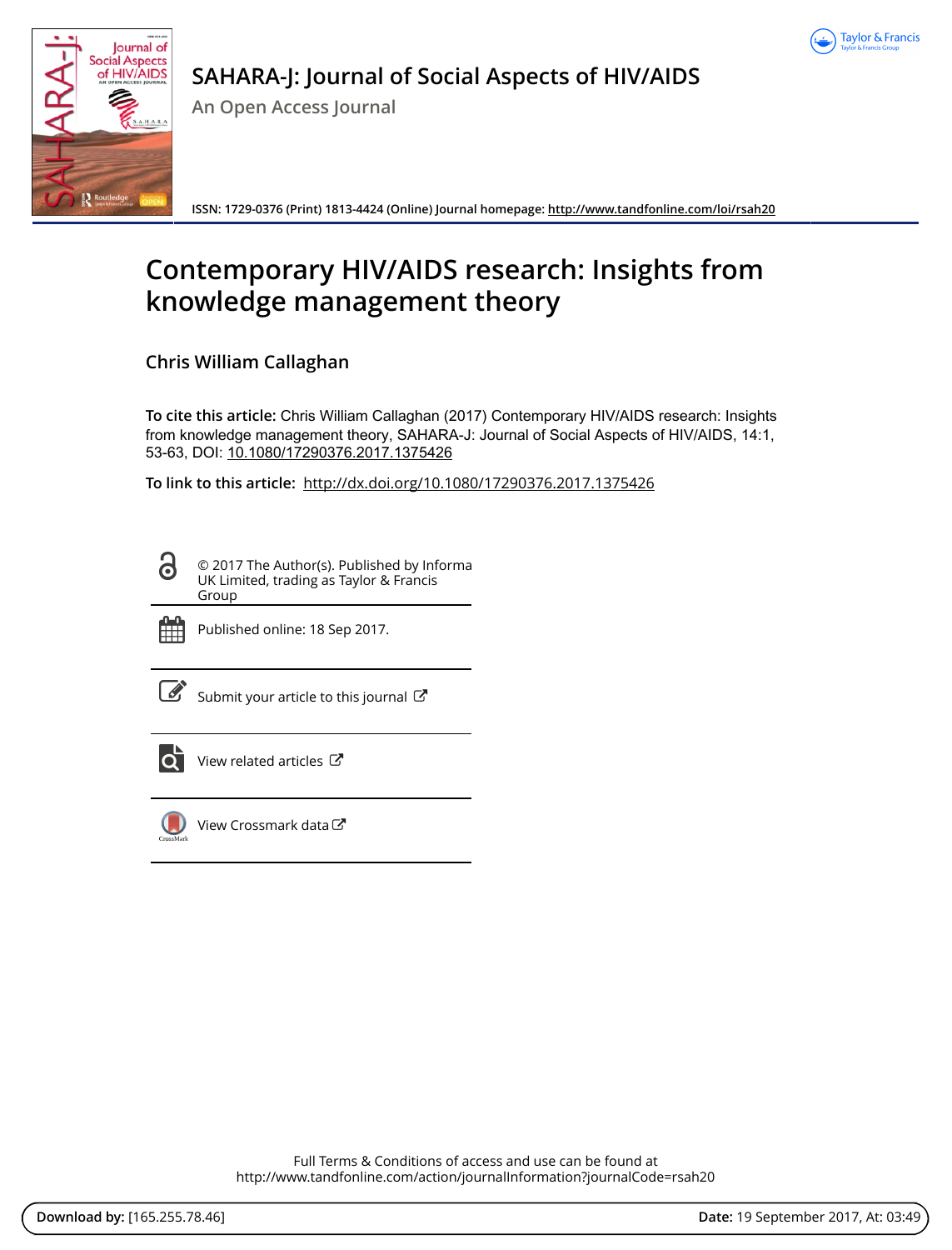#### Contemporary HIV/AIDS research: Insights from knowledge management theory

Chris William Callaghan <sup>∗</sup>

PhD, Associate Professor in the School of Economic and Business Sciences, University of the Witwatersrand, Johannesburg, South Africa, <sup>∗</sup>Email: [chris.callaghan@wits.ac.za](mailto:chris.callaghan@wits.ac.za)

### Abstract

Knowledge management as a field is concerned with the management of knowledge, including the management of knowledge in research processes. Knowledge management theory has the potential to support research into problems such as HIV, antibiotic resistance and others, particularly in terms of aspects of scientific research related to the contribution of social science. To date, however, these challenges remain with us, and theoretical contributions that can complement natural science efforts to eradicate these problems are needed. This paper seeks to offer a theoretical contribution grounded in Kuhn's paradigm theory of innovation, and in the argument by Lakatos that scientific research can be fundamentally non-innovative, which suggests that social science aspects of knowledge creation may hold the key to more effective biomedical innovation. Given the consequences of ongoing and emerging global crises, and the failure of knowledge systems of scientific research to solve such problems outright, this paper provides a review of theory and literature arguing for a new paradigm in scientific research, based on the development of global systems to maximise research collaborations. A global systems approach effectively includes social science theory development as an important complement to the natural sciences research process. Arguably, information technology and social media technology have developed to the point at which solutions to knowledge aggregation challenges can enable solutions to knowledge problems on a scale hitherto unimaginable. Expert and non-expert crowdsourced inputs can enable problem-solving through exponentially increasing problem-solving inputs, using the 'crowd,' thereby increasing collaborations dramatically. It is argued that these developments herald a new era of participatory research, or a democratisation of research, which offers new hope for solving global social problems. This paper seeks to contribute to this end, and to the recognition of the important role of social theory in the scientific research process.

Keywords: HIV/AIDS research, methodology, collaborative research problem-solving, real time research, theory development

#### Résumé

La gestion du savoir en tant que domaine est un ensemble, qui inclut la gestion des processus de recherche dans ledit domaine. La théorie de la gestion du savoir peut potentiellement être utilisée comme support à la recherche concernant les problèmes comme le VIH, la résistance aux antibiotiques et autres. Particulièrement en termes de recherche scientifique liée à la science sociale. A ce jour, malgré l'avancé de la science et des recherches, ces problèmes persistent, et la contribution théorique qui peut servir de complément aux efforts des sciences naturelles pour éradiquer ces problèmes est insuffisante. Cette étude a pour but d'offrir une contribution théorique basée sur la théorie de paradigme d'innovation de Kuhn et le propos de Lakatos que la recherche scientifique peut être fondamentalement non-innovatrice. Cela suggère que des aspects de la production du savoir dans le domaine des sciences sociales peuvent être la clé d'une innovation biomédicale efficace. Vu les conséquences progressives des crises mondiales émergeantes, et l'échec des systèmes de savoir des recherches scientifiques à résoudre ces problèmes, cette étude fournit une revue de la théorie et de la littérature qui soutiennent un nouveau paradigme dans la recherche scientifique, basé sur le développement des systèmes globaux pour maximiser et les collaborations scientifiques. Effectivement, l'approche de systèmes globaux doit nécessairement inclure la théorie du développement des sciences sociales, ce qui est complémentaire aux processus de recherche des sciences naturelles. Mais, la technologie de l'information et la technologie des réseaux sociaux sont déjà développées au point où elles peuvent résoudre des problèmes du savoir à une échelle surprenante. Il est souvent accepté que ces développements engendrent une nouvelle ère de recherche participative ou une démocratisation de recherche, qui offre de nouveaux espoirs pour la résolution des problèmes sociaux au plan mondiale. Cette étude a pour but de contribuer de cette façon, et reconnait le rôle important de la théorie sociale dans le processus de recherche scientifique.

Motsclés: Recherche sur le VIH/SIDA, collaboration de recherche et procedure de resolution, recherche en temps réel, théorie du développement

 $\odot$  2017 The Author(s). Published by Informa UK Limited, trading as Taylor & Francis Group

This is an Open Access article distributed under the terms of the Creative Commons Attribution License ([http://creativecommons.org/licenses/by/4.0/\)](http://creativecommons.org/licenses/by/4.0/), which permits unrestricted use, distribution, and reproduction in any medium, provided the original work is properly cited.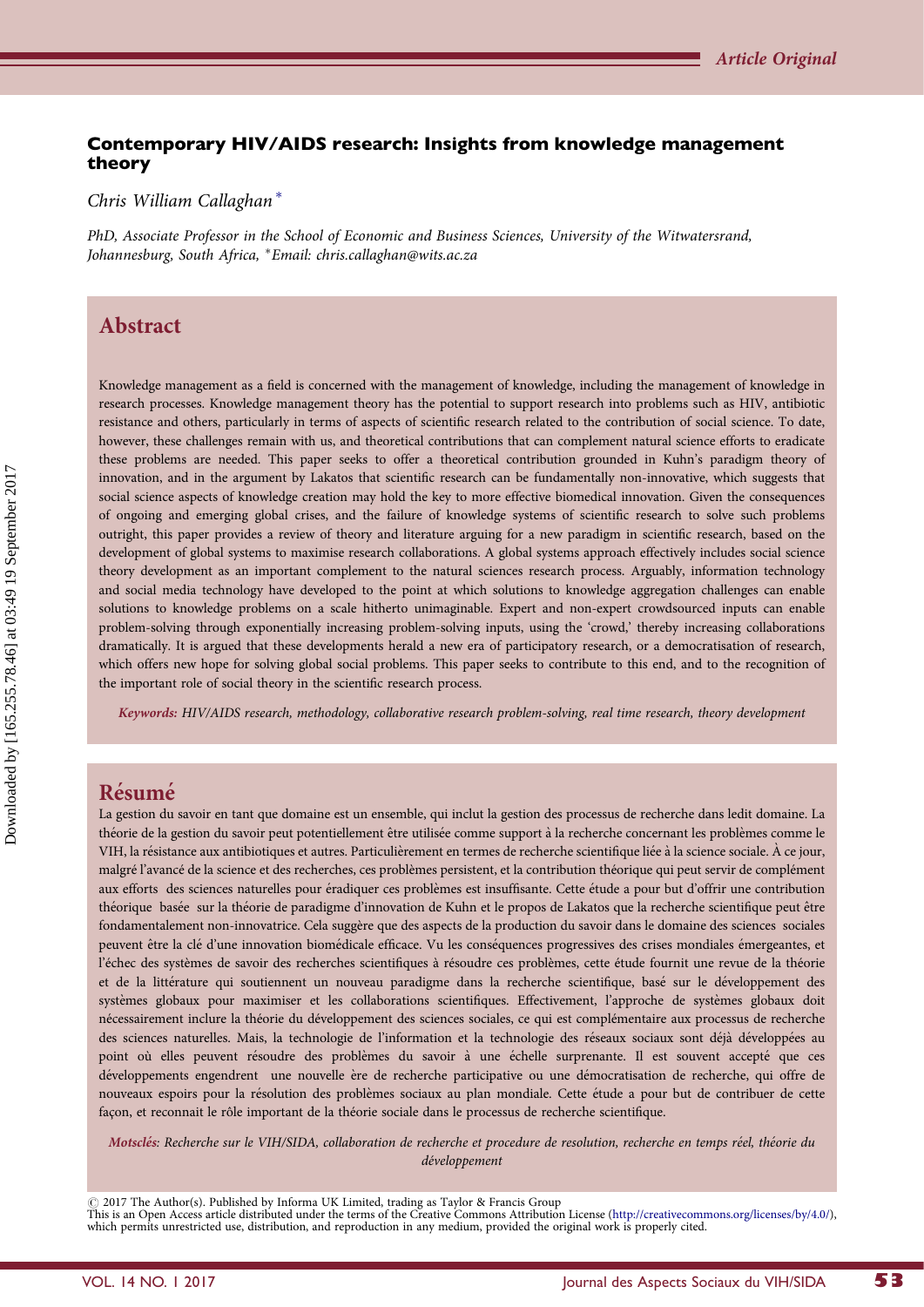#### <span id="page-2-0"></span>1. Introduction

Literature stresses the importance of social factors in HIV/AIDS epidemics, and the potential impact of emerging biomedicine 'and its attendant opportunities and (perhaps unintended) social consequences' (Friedman, Kippax, Phaswana-Mafuya, Rossi, & Newman, [2006,](#page-11-0) p. 959). Although an extensive literature exists on progress toward visions of ultimate eradication (see Burman, Aphane, & Delobelle, [2016](#page-10-0)), challenges such as ongoing societal stigma (Gilbert, [2016\)](#page-11-0), poor infrastructure and treatment delivery issues (Koto & Maharaj, [2016](#page-11-0)) and continued risk-taking behaviours (Ngidi, Moyo, Zulu, Adam, & Krishna, [2016](#page-11-0)) persist. This article makes the argument that certain recent developments in knowledge management enabled by technological advances offer hope for the ultimate eradication of HIV/ AIDS, and offers insights into how these novel developments might contribute to this end. HIV/AIDS, however, is not alone among a host of global disease threats. Rapidly spreading antibiotic resistance heralds a post-antibiotic era (Gallagher, [2015](#page-11-0)), or antibiotic apocalypse (Ash, [1996\)](#page-10-0); a world in which childbirth, even minor surgery, minor injuries and exposure to tuberculosis or other bacterial infections can be life-threatening. Similarly, climate change has been discussed in apocalyptic terms, or as a phenomena that, if not addressed, can result in large-scale loss of life (Feinberg & Willer, [2011\)](#page-11-0), and HIV antiretroviral resistance (Herman, [2016](#page-11-0)) might also have catastrophic consequences if it follows the same trend as that associated with antibiotic resistance. Knowledge management has to date, however, failed to offer outright solutions to these problems. This paper argues, however, that in light of recent technological advances, knowledge management and social sciences theory development can now offer an important complement to the 'natural' sciences processes of scientific research, with important implications for research problem-solving.

Certain reasons for the inadequate responses to these emerging threats have been mooted. It is possible that given exposure to knowledge of threats on an 'apocalyptic' level, or potentially catastrophic global threats, individuals may deny or discount their existence, exhibiting decreased willingness to address them (Feinberg & Willer, [2011](#page-11-0)). There are other reasons for failure to address apocalyptic threats, and many other crises (not to mention global conflict) which might qualify for apocalyptic status, or have high potential human life costs. Whereas denial (Feinberg & Willer, [2011](#page-11-0)) might be one form of response to such imminent and serious threats, it is argued in this paper that another more useful response to these challenges is emerging, according to different literatures.

This response is broadly categorised here as a trend in research and collaborative problem-solving termed probabilistic innovation, or innovative problem-solving processes which seek to dramatically increase the probability of solving problems through harnessing economies of scale in knowledge management. The key characteristic of this body of literature can be described as a focus on dramatically increasing the global intensity of collaborations between problem-solvers. What is novel, or new, about these movements is that they share a common characteristic, namely arguments for the importance of social

science theory as a complement to natural science methods of scientific research. Further, this literature suggests bottlenecks to innovative research capacity can also have their roots in human behaviour and systems of researchers.

Following Kuhn's [\(1962](#page-11-0)) arguments that paradigms change only as the shared values and norms of researchers change places social science at the heart of constraints to innovation in scientific research, rather than the reductionist logics which frame scientific progress as a function of purely natural science theory. Certain of the highest cited papers and most influential academic books were first rejected by journal reviewers and editors, including Nobel Prize winning manuscripts in Physics, Chemistry, Physiology and Medicine, raising 'important questions about current publishing policies which govern the dissemination of new information' (Campanario, [2009,](#page-11-0) p. 558). In relation to the failure of Newtonian theory to integrate new theory development into its core, Lakatos [\(1970\)](#page-11-0) argues that scientific progress can be constrained by the failure of theoretical frameworks to be responsive to new ideas, and that the structure of academic processes can hold back innovation.

Further, 'academic market failures' in academic research are commonplace (Dewald, Thursby, & Anderson, [1986\)](#page-11-0), as constraints to innovative research and to the progress of science itself exist within the processes by which academic research is published and disseminated (Bornmann, [2010,](#page-10-0) [2011\)](#page-10-0). Further, 'critics often argue that peer review operates to regulate paradigmatic science (in the Kuhnian sense) rather than to welcome brand new knowledge' and there is therefore a 'real risk that evidence contrary to the established views can be suppressed or discarded' (Campanario, [2009](#page-11-0), p. 559). Empirical research in certain instances has been found to be associated with biases (Henrion & Fischhoff, [1986](#page-11-0)), including 'file drawer bias' where studies failing to reject the null hypothesis literally remain in 'file drawers' (De Long & Lang, [1992\)](#page-11-0) and serious concern has long existed across many scientific disciplines about the processes by which science is disseminated, in that theoretical innovation can be constrained by gatekeepers (Peters & Ceci, [1982](#page-11-0)). Notwithstanding bias in theory testing methods, dissemination of theory for fair criticism and contestation is perhaps a necessary condition for the progression of science.

Longstanding evidence suggests social effects in the academic publication system can constrain innovative idea generation. Mahoney ([1977,](#page-11-0) p. 161) documents a 'tendency for humans to seek out, attend to, and sometime embellish experiences that support or "confirm" their beliefs,' which has led to a bias against the dissemination of new perspectives, which is fundamentally at odds with Popper's ([1972\)](#page-11-0) notions of falsification, which require theoretical ideas to disseminate prior to their testing, or to provide opportunities for empirical falsification. Serious issues related to the resistance of academics themselves to scientific discovery Campanario [\(2009\)](#page-11-0) seem to support Kuhn's [\(1962](#page-11-0)) and Lakatos's [\(1970](#page-11-0)) seminal arguments that constraints to scientific innovation can primarily have roots in human behaviour, and that social science has an important role in addressing these problems. Campanario [\(2009](#page-11-0), pp. 550, 560) argues that the 'important topic of scientists' resistance to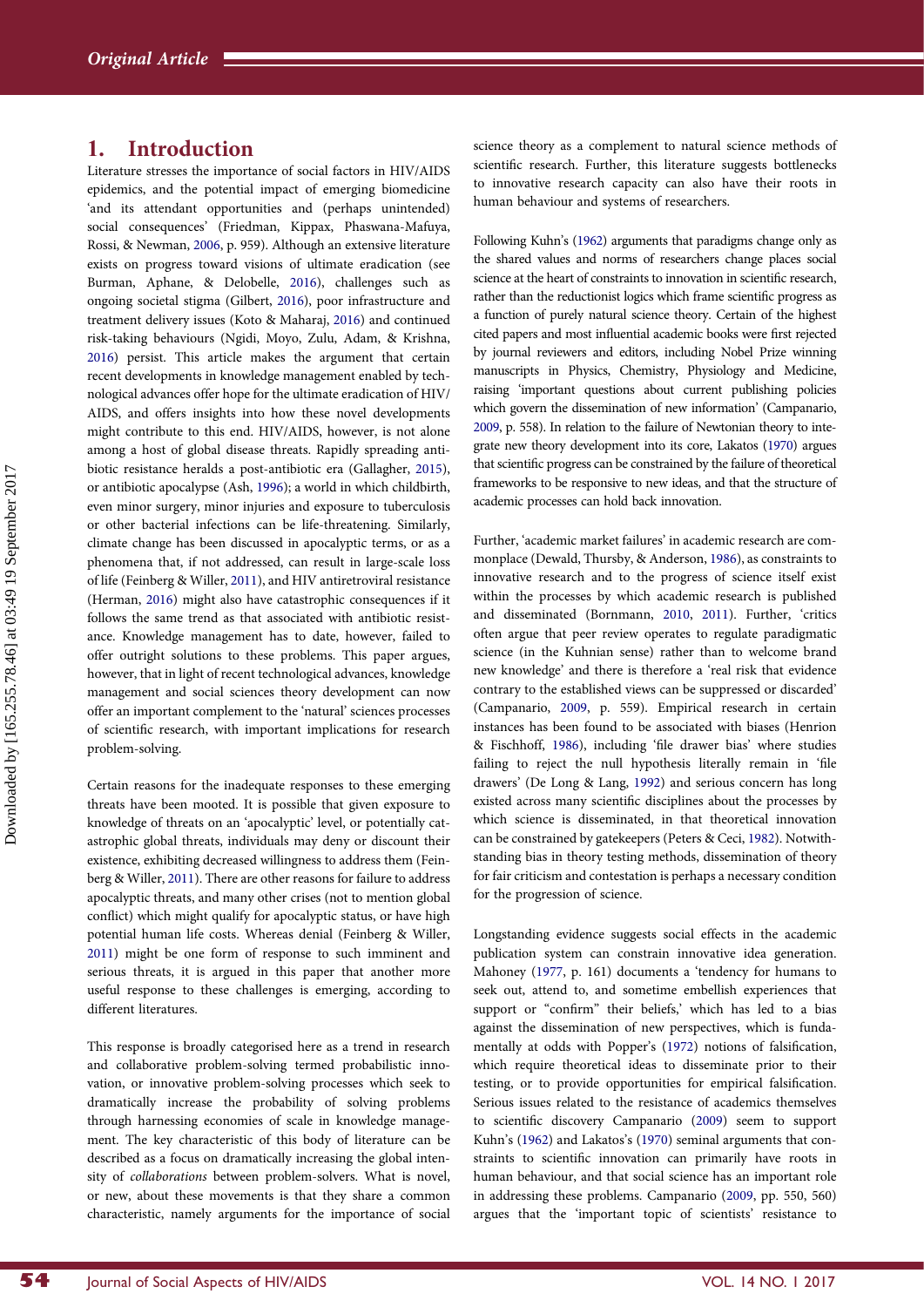<span id="page-3-0"></span>scientific discovery' is under-researched, as case studies show that 'scientists with something truly original to communicate often have to fight against the silence, the lack of interest, and as a result the absence of citations and recognition.'

This research therefore seeks to identify and articulate a stream of literature which argues a new paradigm in research problemsolving is emerging, on the back of emergent technologies which enable new opportunities, and that this emerging body of theory has important implications for HIV research as it places social science research as an important complement to natural science in problem-solving. The theoretical contribution of this article is therefore in its identification and delineation of boundary conditions to research problem-solving theory. Clear and practical examples are also offered to support the arguments made here, and the paper also makes a contribution in offering a review with important insights for practitioners involved in different aspects of HIV research.

It is therefore argued here that this movement to maximise collaborative engagement between stakeholders, members of the problem-solving crowd and all manner of those affected by a problem effectively represents a paradigm shift in problemsolving, and that social media and technological advances, including big data Manyika et al. ([2011](#page-11-0)) have enabled a potential for problem-solving hitherto relatively untapped. The big data era has increased the transparency and usability of information (Manyika et al., [2011\)](#page-11-0), and offers the potential for fundamental disruption in science and particularly in biological discovery (Swan, [2013\)](#page-11-0). There is perhaps hope of a curative paradigm in science (outright cures for disease, albeit less profitable for pharma firms) and hope of advances in social science that can solve problems like global warming at the source, or in terms of human behaviour.

However, within a scientific context of dramatically increased information and data proliferation, as 'the breakneck pace of genome-technology development has revolutionised bioscience research' (Hayden, [2014,](#page-11-0) p. 294) and information accumulation rates exceed predictions of Moore's Law, transmission to problem-solving outcomes is lacking (from big data to 'big' knowledge); the missing portion of the contribution of big data to global problem-solving equation may be what humans uniquely contribute, or complex and tacit (Nonaka, [1994](#page-11-0)) problem-solving knowledge creation. It is argued in this paper that developing a stream of literature, or a field, explicitly focused on maximising human collaborations (as a dimension of knowledge management) could act as a counterpoint to the rapidly burgeoning field of big data and information management and enable a curative paradigm in health as well as more effective problem-solving in social science. This paper seeks to identify and link literature in support of this objective, and to make an argument that this literature may usefully be synthesised under the banner of an emerging field, namely probabilistic innovation, driven by a social movement toward the democratisation of knowledge (and therefore science, medicine and social science).

Probabilistic innovation theory, with its knowledge management 'lens,' focuses on the human dimension of problem-solving, predicting that exponential increases in problem-solving inputs can decisively increase probabilities of solving complex yet inherently 'solvable' problems (where the solution to such problems is realistically a function of problem-solving attention). However, the extent to which higher volumes of human problem-solving inputs transmit to problem-solving outputs is difficult to predict. The lack of knowledge of constraints to this transmission is associated with ongoing social costs. Costs of lack of knowledge typically accrue to those most powerless in society, or those most vulnerable to crises. This paper therefore argues that this knowledge problem (lack of knowledge of how to increase this transmission factor) is a critically important research question in all fields related to catastrophic social problems, for the following reasons.

First, development of theory that threads out constraints and principles related to maximising collaborative problem-solving, to the extent that knowledge creation increases can match information creation and the rise of big data, may be key to solving apocalyptic problems. The era of big data needs to be matched by a concurrent era of 'big knowledge.' One channel through which this might be achieved is enabling 'big collaborations.' Scale advantages associated with exponential increases in collaborations may increase probabilistic engagement with available data, and populate the problem space sufficiently. However, populating a relatively unpopulated problem space (big data) with human problem-solving inputs may require a radical approach. This paper argues that such a radical approach is possible, premised on principles related to the democratisation of knowledge. Use of the crowd, expert and non-expert crowdsourced research and problem-solving inputs, as well as a theoretical framework relating to proactively maximising collaboration through developing global systems, seems key to attaining this.

Second, to attain a 'Moore's Law' scale increase in knowledge commensurate with big data increases, a radical approach to increasing collaborations is needed, one which problematises knowledge creation and looks to lessons from extreme cases to develop and synthesise streams of literature around the human dimension of accelerated real-time problem-solving. A sociotechnical infrastructure to operationalise collective intelligence of human problem-solvers and researchers might contribute to this end. Different perspectives on this are included in sections which follow.

Third, if the potential for collaborations is increased dramatically (and if problem-solving from expert and non-expert crowd is ultimately harnessed), congestion then becomes a (the) critical issue; congestion associated with very high volumes of problem-solving inputs would follow successful attempts to generate inputs. An analogy might illustrate this challenge. If an airport could land and take off about a hundred aircraft in a day, exponentially increasing those landing would be akin to increasing problemsolving inputs using a crowdsourced R&D platform, and exponentially increasing those taking off to problem-solving outputs. Such an airport would then need to manage congestion in such a way to be able to land and take off hundreds of thousands of aircraft in a day. Posed this way, such a research problem might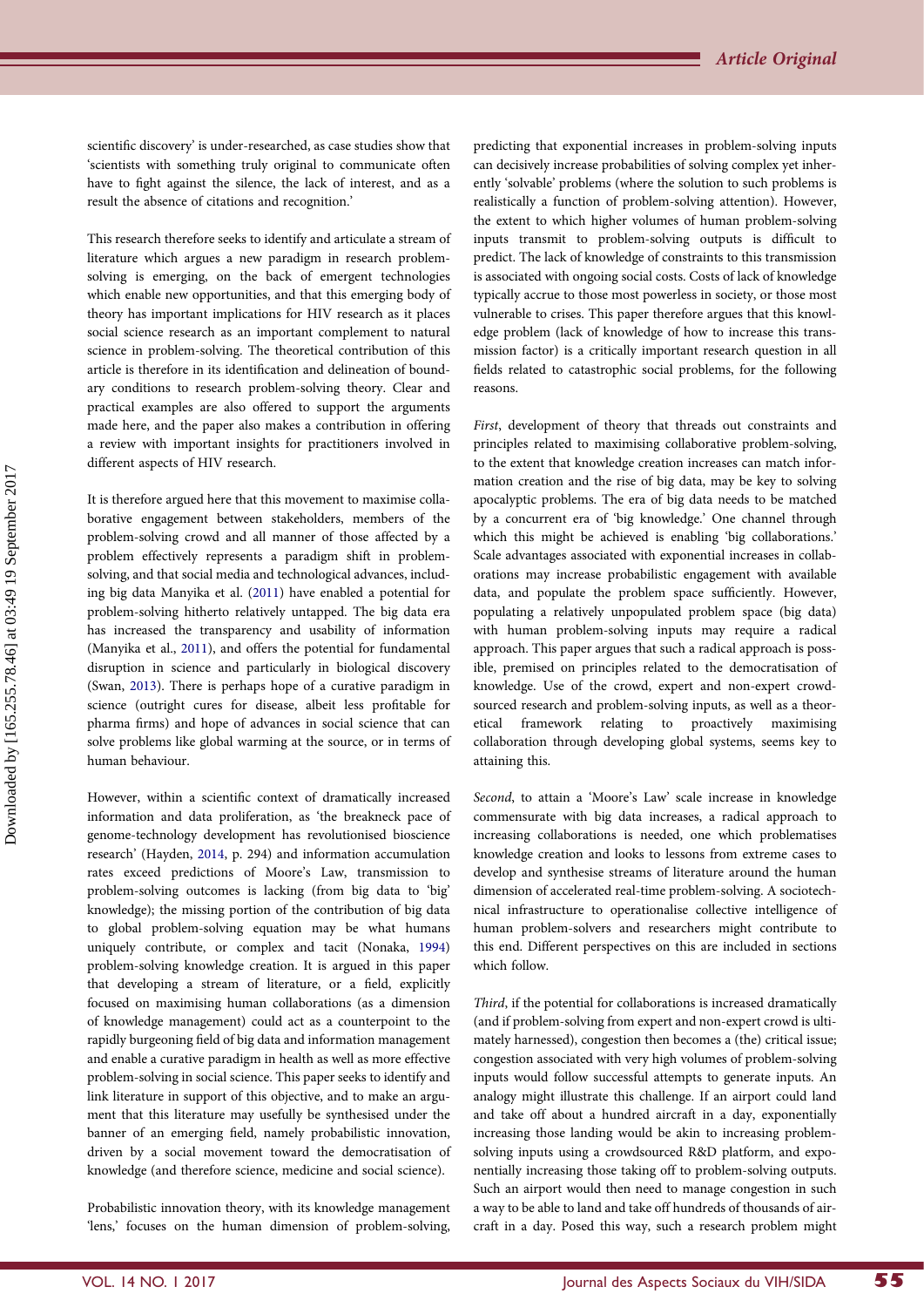<span id="page-4-0"></span>seem insoluble, at least at the scale discussed here. This research problem, however, if solved, holds the promise of radical innovations in socially important problem-solving. Solving cancer, HIV/AIDS, diabetes, Ebola, antibiotic resistance, as well as a host of other problems might truly become a simple function of maximising problem-solving inputs, if these inputs could transmit to successful outputs. It is this logic this paper seeks to develop, with specific reference to literature related to how collaborative problem-solving can be maximised; with the ultimate aim to empower a social movement dedicated to an 'extreme' focus on problem-solving, or radical change based on the democratisation of science (Callaghan, [2015\)](#page-11-0). Having provided an outline of the arguments of the paper, and a justification for its contribution, theory relating to scientific collaboration is now introduced.

## 2. Scientific collaboration at the extreme

At the heart of the quest for real-time research capability is the need for scientific collaboration. One may argue, however, that there is already collaboration between scientists across the world in support of HIV/AIDS research. Similarly, there are big institutions which also facilitate collaborations in support of global problem-solving, and the same exists for collaborations between schools, individual researchers and students. In order to more strongly outline the originality of this research, it is necessary first to highlight the limits to what is currently being done, and to offer a perspective of what scientific collaboration at the extreme may contribute to societal stakeholders. It is argued that two fundamental constraints exist to collaborations. These are considered as follows.

First, notwithstanding extensive collaboration, the seminal knowledge aggregation problem (Hayek, [1945;](#page-11-0) von Hippel, [1994\)](#page-11-0) poses constraints to the collaborations of researchers. Given most of the expert knowledge required to solve scientific problems is tacit (Nonaka, [1994](#page-11-0); Polanyi, [1973\)](#page-11-0) and cannot therefore be separated from individuals, it is difficult to 'aggregate' this tacit knowledge across individuals. Geographic, temporal and other logistic challenges make tacit learning between individuals even more difficult. Arguably, this is a dominant constraint to solving problems in biomedicine, as it is simply not possible to get large numbers of people to work together and enable tacit expert knowledge interactions using 'conventional' methods of collaboration. It is argued here that expert crowdsourcing, or crowdsourced R&D, has yet to be taken up as a viable alternative to conventional collaborations. Naturally, the question arises – why crowdsourced R&D – and why is its use in curative disease research not yet widespread, notwithstanding its extensive use in data collection and analysis in medical research? Arguably, its use is already widespread, but limited to platforms which collect information for proprietary ends.

Second, another fundamental constraint to social research problem-solving therefore exists in the proprietary structure of crowdsourced R&D. For example, platforms like InnoCentive (InnoCentive, [2016](#page-11-0)) put biomedical and other scientific problems online for solving, in a process akin to open-source software development. The problem, however, is that unlike open-source software development, solutions become proprietary knowledge of the firm putting the problem on the site, and this knowledge is not released back into the crowd (Callaghan, [2014a\)](#page-11-0). Arguably, this is one of the reasons why crowdsourced R&D has not delivered the successes open-source software development has, such as Android and Linux. Nonetheless, it is argued that certain opportunities for harnessing collective intelligence through maximisation of collaborations discussed in this article can offer important insights to those in HIV/AIDS research. Key to these opportunities is social theory development and the ability to take advantages of new developments in technology that can enhance such collaborations.

At its most extreme, radically enhanced collaborations may entail crowdsourced R&D eliciting high volume inputs from large numbers of problem-solvers from the crowd, expert and nonexpert, generating millions or tens of millions of suggestions and inputs, and channelling these to generate useful highvolume problem-solving. In order to understand scientific collaboration at the extreme, it might be useful to understand instances of crises where collaborations have been successful, and work which has already called for the development of maximised collaborative systems.

According to Malone and Klein [\(2007](#page-11-0)), harnessing human collective intelligence to solve global societal problems (their specific example being global warming) requires global interconnectivity. A global trend toward increasing research collaboration is evident in literature over time. Adams, Black, Clemmons, and Stephan ([2004\)](#page-10-0) report an increasing trend in the size of scientific teams and institutional collaborations and an acceleration of the trend toward larger and more dispersed teams. It may be necessary to proactively develop a global open knowledge creation system to radically increase collaboration, and to eliminate geographical constraints to collaborations. Examples of an increased focus on enabling collaboration in HIV research include the cooperative Spanish HIV BioBank (Garcia-Merino et al., [2009\)](#page-11-0), and the use of interactive web sites for histocompatibility (De Groot et al., [2009](#page-11-0)). Increasing opportunities for collaboration when combined with recent technological advances such as massively parallel sequencing methods (Bushman et al., [2008](#page-10-0)) offer important opportunities for HIV research, but geographic and other constraints to collaboration make study of how to use technology to improve collaborations a critical aspect of ongoing HIV research.

Technology has not only reduced geographical constraints to collaboration, but information technology has been found to be an 'equalising force' in academia, empowering those from non-elite institutions and reducing gender bias in academic research productivity as well as enabling collaborative opportunities (Ding, Levin, Stephan, & Winkler, [2010](#page-11-0)). Adams et al. [\(2004](#page-10-0)) acknowledge that 'lagging public funding of scientific research' might also compel universities to increasingly engage in institutional collaborations. Real-time research responses, however, require very large-scale collaborations which span boundaries, or 'loose' collaborations. An example of the success of such a response is how the threat of Severe Acute Respiratory Syndrome (SARS) was averted through a near real-time response.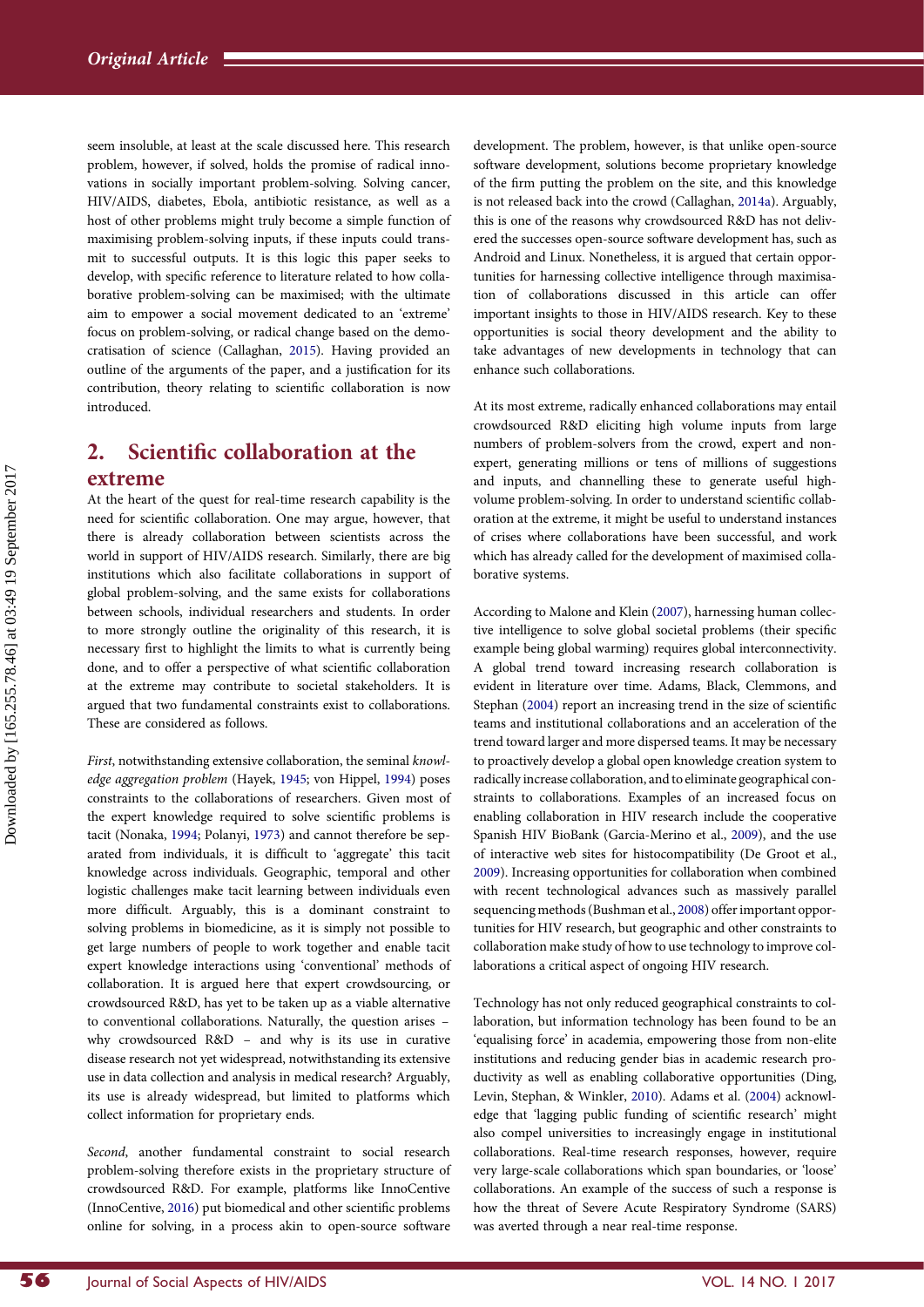<span id="page-5-0"></span>Surowiecki [\(2004,](#page-11-0) p. 161) notes that the identification of the SARS virus was effective, despite a process based on loose collaborations; this, however, reflects how much of science is conducted:

Researchers, particularly experimental researchers, routinely work in large groups, and it's no longer strange to see scientific papers that are co-authored by ten or twenty people. (This is in sharp contrast to the humanities, where single authorship remains the norm.) A classic example of this phenomenon was the discovery, in 1994, of the quantum particle called the 'top quark.' When the discovery was announced, it was credited to 450 different physicists.

The success of SARS research is an example of the success of informal collaborations. The successful management of serious crises in real-time offers lessons for probabilistic innovation approaches. Relating these examples to the extreme case of maximum collaboration, the question arises as to what is the underlying rationale behind increasing productivity through collaboration? Surowiecki [\(2004](#page-11-0), p. 161) offers the following arguments for why scientists collaborate.

Why do scientists collaborate? Part of it is the result of what's often called the 'division of cognitive labour.' As science has become ever-more specialised and as the number of subfields within each discipline has proliferated, it's become difficult for a single person to know everything he needs to know. This is especially true on experimental science, where sophisticated machinery demands unique skills.

One might argue that a hyperspecialised model of research with proliferation of discipline specialisation has, while deepening knowledge stocks, also constrained our ability to respond innovatively to important social problems in the absence of a radical spur to action as in the case of the SARS response. A successful systematic attempt to build a probabilistic innovation platform may to some extent replicate the success of the SARS initiative in that large-scale scientific collaboration could be facilitated, increasing the chances of successful societal problem-solving.

#### 3. Congestion theory

Given the division of cognitive labour advantages accruing to collaborative research, what then would be the primary limiting features of a model seeking to maximise scientific (expert and non-expert) collaborations in support of accelerated research problem-solving? A primary limit to maximising scientific collaboration is congestion. Study of motor vehicle traffic flows might offer insights relevant also to Internet traffic in general, and more specifically for the management of maximised crowdsourced R&D inputs. Problems of traffic flows are well researched; two different literature camps have emerged over time, namely physicists, arguing spontaneous 'jams' occur, akin to the movement of water or particles, and engineers, including traffic engineers who conceptualise jams to be caused by obstacles, which can therefore be managed, or removed (Surowiecki, [2004\)](#page-11-0). Traffic jam congestion has been the subject of simulation research (Munoz & Daganzo, [2002;](#page-11-0) Nagel, [1994\)](#page-11-0), and a body of literature exists which might be usefully applied to crowdsourced R&D applications in contexts of congestion. Modelling high volume Internet traffic

relationships might offer useful insights into how maximum inputs into crowdsourced R&D processes can be optimally managed. If circularity in the use of the crowd is attained, such as crowd funding used to support crowdsourced R&D (Callaghan, [2014b\)](#page-11-0) the growth of the system might become financially sustainable, which may increase knowledge inputs at the cost of congestion. The 'airport' analogy research problem highlights the nature of these constraints.

In the case of airport traffic, airport landing fees would need to reflect congestion costs, where charges for the use of alternative routes do not reflect congestion costs at the margin, congestion can be problematic; furthermore, charges also have an informational role, and offer capacity information (Vickrey, [1969](#page-11-0)). In large-scale crowdsourced data collection and analysis seeking to facilitate real time research, crowdsourced R&D inputs would therefore need to be differentiated according to their relative value to ensure overall costs of congestion from crowdsourced inputs are linked to benefits. Such a mobilisation of crowds of problem-solvers, expert or not, would require crowd management. Given the centrality of crowdsourced ideas and problemsolving to probabilistic innovation, the question arises as to what extent the crowd itself can solve the congestion problem, as the ultimate expression of collaboration. The crowd has taken on an increasing share of health-related research, in the wake of technological advances enabling connectivity. However, to be able to manage congestion associated with high-volume open knowledge creation, these processes need to be considered as systems.

### 4. Systems theory

Crowdsourced R&D collaborations could benefit from guidance provided by developing theory relating to systems, or systems analysis. Application of systems analysis in broader medical research is not new. As an example, systems analysis has been used to investigate adverse drug effects (Leape, Bates, Cullen, Cooper, & Demonaco, [1995](#page-11-0)). The rise of collaborative knowledge systems such as Wikipedia which applies technological tools and managerial dynamics to structure and manage its content; such systems are sociotechnical systems that enable collaboration not only between humans but between humans and automated content agents (Niederer & van Dijck, [2010](#page-11-0)). Understanding the complex dynamics of a system which seeks to maximise knowledge flows and process them to maximise outflows may benefit from incorporating a systems analysis approach. Design of large-scale knowledge creation systems can also draw useful insights from analysis of disasters.

System design based on systems theory can make error occurrence less likely, and can allow errors to be 'absorbed' or detected and corrected prior to harm; these derive from the systems theory of causation, which suggests a process whereby systems failures underlying errors are identified, and systems are then designed to improve performance (Leape et al., [1995\)](#page-11-0). The design of a global knowledge creation system may support crowdsourced R&D (Callaghan, [2015](#page-11-0)), where constraints to maximum collaboration are transcended, drawing from a systems analysis approach. The inadequacies of human decision-making and interactions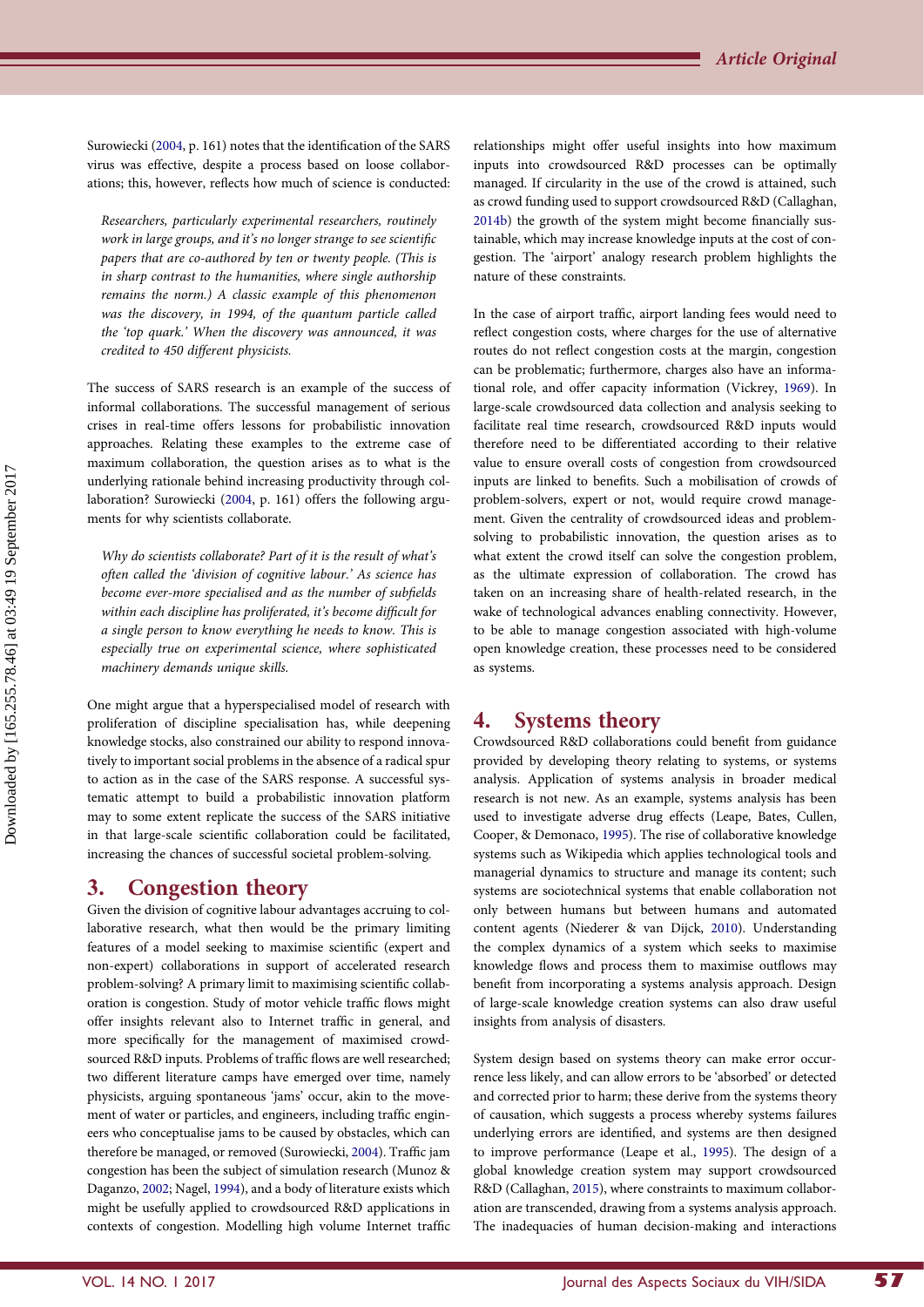<span id="page-6-0"></span>pose challenges, however, to any attempt to build a model of maximised collaborations.

The systems analysis approach considers all decision-making a function of modelling, offering mental models of decisionmakers, which are, however, 'fuzzy, incomplete, and imprecisely stated' (Forrester ([1971,](#page-11-0) pp. 4–5). Maximised collaborations are therefore also constrained by the inherent characteristics of human researchers. Human systems, however, have also arisen in the form of organisations, institutions and networks which face host of other barriers which constrain collaborations, posing further challenges which are specific to crowdsourced R&D. An example of crowdsourced R&D in the medical field is Ekins and Williams's ([2010](#page-11-0), p. 393) vision of crowdsourced pharmaceutical research:

Living in our connected world, pharmaceutical researchers can communicate in a variety of ways to leverage ideas from around the globe. These ideas do not have to come from within the walls of a single organisation. Taking this further: why limit access to just ideas? Open tools and data could feed an ecosystem. They could also breed a new class of researcher without affiliation, who has allegiance to neither company nor research organisation. They test their hypotheses with data from elsewhere, they do their experiments through a network of collaborations, they have no physical lab; while a shared cause may not be essential, confidentiality agreements and software may unite them as a loose cooperative.

Open modes, however, can be ineffective if certain conditions are not met. It has to be possible to evaluate solution inputs at low cost; for software screening for bugs this can be quick and low cost but this is not the case when it would take expensive and time-intensive experimentation to test the worth of ideas; in some cases the evaluation burden cannot be easily shifted to customers (as in the case of Threadless), and in other instances, participation is not easy as problems cannot be partitioned into well-defined segments that can be worked on by different groups (Pisano & Verganti, [2008](#page-11-0)). Notwithstanding challenges facing open modes of innovation, open mode applications of crowdsourced R&D to drug discovery is dramatically on the rise, according to Ekins and Williams [\(2010,](#page-11-0) p. 393/394):

A recent example of the power of crowdsourcing is the availability of freely accessible online resources to enable and support drug discovery. For instance, online databases, including PubChem, Chemical Entities of Biological Interest on ChEBI database ([http://www.ebi.ac.uk/chebi/\)](http://www.ebi.ac.uk/chebi/), DrugBank [\(http://www.drugbank.ca/\)](http://www.drugbank.ca/), the Human Metabolome Database ([www.hmbd.ca](http://www.hmbd.ca)) and ChemSpider [\(http://www.chem.](http://www.chem.spider.com) [spider.com\)](http://www.chem.spider.com). These represent either government of privately funded initiatives with vastly differing resources and scopes ... Sometimes, there are synergistic benefits of crowdsourcing; for example, the efforts behind the ChemSpider platform, originally a hobby project housed from a basement and recently acquired by the Royal Society of Chemistry, has been acknowledged to have greatly enriched the content in the NIH's PubChem.

These crowdsourcing systems offer a way to harness collective human intelligence. Malone and Klein ([2007](#page-11-0)) stress harnessing human collective intelligence requires global interconnectivity that extends beyond simple discussion rooms, blogs and chat rooms; these are typically not robust to, for example, the influence of narrow topical issues or vocal participants. Conscious systems design might therefore be used to develop global connectivity that goes beyond social media, and model human shortcomings which constrain collaborative behaviour. Developing systems of interconnectivity to maximise collaboration may require an explicit systems approach, which explicitly models human shortcomings as part of systems. Forrester ([1971](#page-11-0), p. 110) argues that:

... the human mind is not adapted to interpreting how social systems behave. Our social systems belong to the class called multi-loop nonlinear feedback systems. In the long history of evolution it has not been necessary for man to understand these systems until very recent historical times. Evolutionary processes have not given us the mental skill needed to properly interpret the dynamic behaviour of the systems of which we have now become a part.

The primary difference between mental models and system dynamics simulation models lies in the way the latter are 'explicit about assumptions and how they interrelate' as any concept 'that can be clearly described in words can be incorporated in a computer model,' a process which forces ideas to be clarified and unclear and hidden assumptions to be surfaced (Forrester, [1971](#page-11-0), p. 5). Knowledge of systems theory is therefore considered to be particularly important in ensuring the diffusion of innovations, and to the development of global knowledge systems to enhance connectivity.

## 5. Global knowledge creation systems

A global knowledge creation system will require systems of innovations to spread both across organisational boundaries and within them. Intra-organisational implementations of innovations frequently fail, costing time and resources, potentially contributing to organisational failure; these measures rely on individual adoption decisions in a process mirroring how products or services innovations diffuse in a market (Wunderlich, Größler, Zimmermann, & Vennix, [2014](#page-11-0)). Human intuition, however, is shaped by feedback from simple systems, where causes of problems are proximal to their symptoms, but complex dynamic systems typically have causes which are separated from the problem both in time and space; what might appear to be causes can be coincident occurrences caused by feedback-loop dynamics of a larger system which also produce the problem itself (Forrester, [1971\)](#page-11-0). Researchers acting as part of this larger system will need to have a holistic view of the system itself.

Developing a sociotechnical system to support a maximally collaborative research network requires the management of social systems, both within and across organisations. Social systems typically have sensitive influence points which can be used to change behaviour, but these are difficult to correctly locate; the implication of this is that policy efforts can be counterproductive,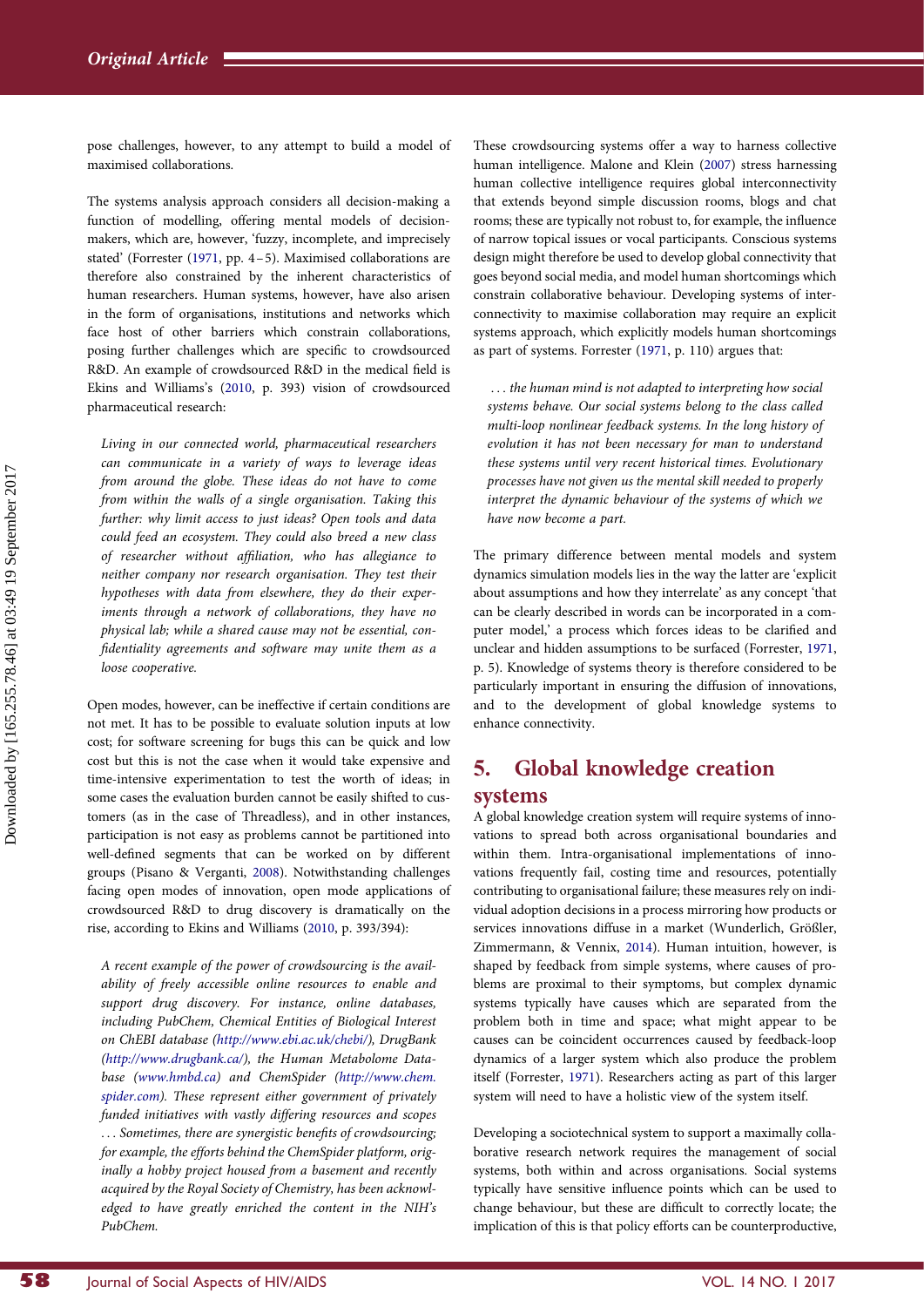<span id="page-7-0"></span>worsening a problem, and a further challenge exists in that policies found to be effective in the long run often tend to worsen the problem they seek to address in the short-run (Forrester, [1971](#page-11-0)). Shum et al. [\(2012\)](#page-11-0) acknowledge that the development of a sociotechnical infrastructure is necessary in order to operationalise collective intelligence and to focus it to develop solutions to problems; this emerging field of literature builds on previous work that has sought to develop a conceptual framework relating to the improvement of human intellectual effectiveness, such as the work of Engelbart ([1962\)](#page-11-0). Key to systems approaches to research problem-solving is the notion of open systems of innovation.

There seems to be general agreement that open systems of innovation offer the potential for maximising collaborative knowledge creation, even within organisations. In totally open collaboration, or crowdsourcing, 'everyone (suppliers, customers, designers, research institutions, inventors, students, hobbyists, and even competitors) can participate,' giving rise to dramatic successes such as Linux, Apache and Mozilla (Pisano & Verganti, [2008](#page-11-0), p. 78) as examples of open-source software engineering. In light of these successes, which rival closed innovation systems such as Microsoft and Explorer, the question is whether such success can (ultimately, given time and explicit focus) be replicated in solving social problems like HIV, antibiotic resistance and the like using open-source crowdsourced R&D, given the urgency associated with the potential for 'apocalyptic' consequences associated with these health threats. Arguably, the potential of open networks of problem-solving to solve these problems remains underexplored.

Closed networks, 'in contrast, are like private clubs' where 'you tackle the problem with one or more parties that you select because you deem them to have capabilities and assets crucial to the sought-after innovation' (Pisano & Verganti, [2008](#page-11-0), p. 78). These bodies of theory offer a host of different strategies that can be used to maximise research collaboration both within and across organisational or national boundaries. But in order to radically accelerate problem-solving, a concerted effort to maximise collaboration is needed, on the scale that it can itself be considered a radical process innovation. Sustaining these changes, however, is also expected to in turn generate a host of other challenges, which will also require attention, not least of which is resistance to new ideas or even the rejection of innovations after adoption.

Decisions to reject an innovation after adoption have been likened in the literature to disease susceptibility post recovery; communication underlies innovation diffusion, and the concrete structure of communication reveals which groups interact with each other (Wunderlich et al., [2014\)](#page-11-0). Engendering maximum collaboration requires a match between the ideal and the realities of organisational dynamics. In certain instances, closed structures persist. According to Pisano and Verganti [\(2008,](#page-11-0) p. 79), adopting closed structures represents an implicit bet that (i) the knowledge domain from which the solution to the problem is derived has been chosen correctly, and (ii) that collaborators chosen are best in the field; whereas the advantage of open networks is primarily in their potential to attract 'an extremely large number of problem solvers and, consequently, a vast number of ideas'

as well as it being not necessary to identify best knowledge domains nor the most appropriate experts in these domains. Populating the 'coalface' of a problem landscape of global societal problem with very large numbers of human problem-solvers, who then respond to the unique configuration of the problem at each point of contact, necessarily requires support mechanisms, and some degree of quality control as well as appropriate incentives (Callaghan, [2015](#page-11-0)).

## 6. Innovation contests and global systems

Innovations are increasingly enabled through private or public funding, and also through novel incentives, such as those provided by crowdsourcing X-prize type awards [\(http://www.](http://www.xprize.org/future-x-prizes/life-sciences) [xprize.org/future-x-prizes/life-sciences](http://www.xprize.org/future-x-prizes/life-sciences)) (Ekins & Williams, [2010](#page-11-0)). Innovation contests can be a useful way to incentivise the effort and inputs required to maintain a high-volume problem-solving system. Ekins and Williams [\(2010,](#page-11-0) p. 394) stress that such systems require

some degree of focus initially to such an open drug discovery model to increase the probability of success, maybe around a neglected disease like Malaria or Tuberculosis (TB), or even rapidly emerging diseases (like swine flu), to demonstrate that it is more than a utopian concept.

Arguably, such research has become a necessity, and failure to maximise collaborative efforts in this way may entail ongoing human costs.

Having considered different conditions dictating different approaches to high collaboration knowledge creation, the question remains as to what commonalities underlie crowdsourced R&D applications across different problem domains. Despite much variance in R&D mechanics across industries, particularly in terms of cost structures, success rates and market rewards, the innovation process 'is remarkably similar across industries' as drug candidates 'in a pharmaceutical development process, TV shows in an entertainment company, and proposals in a venture capital firm all flow through a conceptually similar innovation process,' which starts with generating candidate opportunities and filtering those most promising (Terwiesch & Xu, [2008](#page-11-0)).

A certain degree of flexibility in the problem-solving process is another advantage associated with the use of crowdsourced R&D in a system of open maximised collaboration. Pisano and Verganti [\(2008](#page-11-0), p. 79) explain this further as follows:

With open participation, you don't need to know your contributors. Indeed, the fact that you don't know them can be particularly valuable; interesting innovative solutions can come from people or organisations you might never have imagined had something to contribute. That is the concept behind Threadless.com, a largely online retailer of T-shirts, whose designs come from the masses. By operating an innovation mall where 600,000 members submit proposals for about 800 new designs weekly, Threadless gets a steady flow of unusual and singular ideas. (Mall members and visitors to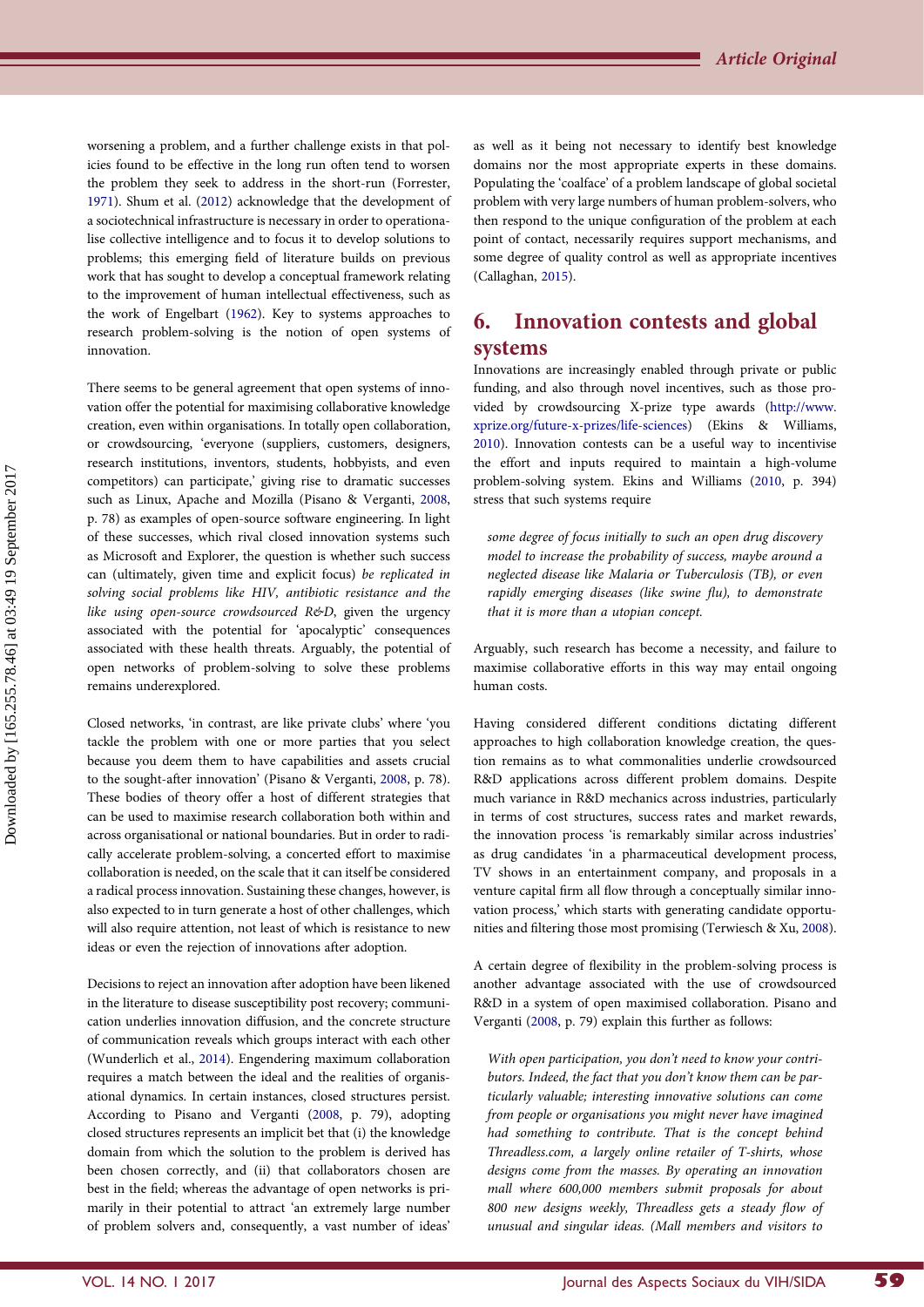<span id="page-8-0"></span>the website vote on the designs, but the Threadless staff makes the final decision on which ones to produce and rewards their creators).

For Shum et al. [\(2012](#page-11-0), p. 109), the development of, and application of, collective intelligence is an urgent imperative to address the 'urgent, systemic problems now threatening the sustainability of societies.' Key to this, according to Shum et al. [\(2012](#page-11-0)), is the development of a global sociotechnical infrastructure, an example of which is the Global Participatory Platform (GPP). Shum et al. [\(2012](#page-11-0), p. 109) conceptualise this type of sociotechnical system, or GPP as:

a framework for different stakeholders to find their ecological niches at different levels within the system, serving the functions of (i) sensing the environment in order to pool data, (ii) mining the resulting data for patterns in order to model the past/present/future, and (iii) sharing and contesting possible interpretations of what those models might mean, and in a policy context, possible decisions ... a resilient, epistemic ecosystem, whose design will make it capable of self-organisation and adaptation to a dynamic environment, and whose structure and contributions are themselves networks of stakeholders, challenges, issues, ideas and arguments whose structure and dynamics can be modelled and analysed.

In the workplace, new forms of intermediaries have sprung up to support the distribution of tasks and subordinate tasks to the crowd; these include Amazon's Mechanical Turk (small tasks requiring human skills), TopCoder (programming and design and development competitions), Guru.com (talent searchers in skill-based serives), eLance (graphic design, computer programming and web development), LiveOps (call centre services), Innocentive (competitions in solving science and technology problems), oDesk (services), CastingWords (transcription services), Crowdflower (verifying information and sorting images) and Samasource (distributing computer work to those in disadvantaged regions of the world) (Malone, Laubacher, & Johns, [2011\)](#page-11-0).

Jobs that used to be undertaken by one person are now done by many in the crowd, a process termed 'hyperspecialisation' (Malone et al., [2011](#page-11-0)). This process echoes the argument made in this paper, that the crowd holds the key to the acceleration of knowledge creation, as complex problems represent a large problem space, and real-time problem-solving might be better enabled through populating the problem space with large numbers of 'solvers.' Hyperspecialisation, and the way it is unfolding in the workplace, might offer unique insights that can be applied in the quest for real time research. While these changes offer proof of concept of how work can fit with highvolume crowdsourced systems (and that very large economies of scale are possible), these developments may also provide the basis for a synthesis of crowd-specific work methods with developing networks of large-scale collaborations.

The proliferation of the large-scale open innovation networks is a feature of the current global problem-solving landscape. Ekins and Williams ([2010,](#page-11-0) p. 393) stress that this vision has already attained fruition, and applications are now widespread:

Such approaches may become more commonplace, like the Open Innovation efforts represented by companies such as NineSigma ([http://en.wikipedia.org/wiki/Ninesigma\)](http://en.wikipedia.org/wiki/Ninesigma) and Innocentive [\(http://en.wikipedia.org/wiki/Innocentive\)](http://en.wikipedia.org/wiki/Innocentive). The One Billion Minds approach for open innovation [\(http://](http://www.onebillionminds.com/) [www.onebillionminds.com/](http://www.onebillionminds.com/)) has already been mapped into the Life Sciences, where a million minds in the community have been called to participate in community annotation in Wikeproteins ([http://genomebiology.com/2008/9/5//R89\)](http://genomebiology.com/2008/9/5//R89)

To maximise collaborations further, these sites could be networked, as part of a global sociotechnical system. Lessons for real-time response can also be drawn from disaster management, and how sociotechnical systems operate to achieve real-time outcomes (Callaghan, [2016\)](#page-11-0). Effectively, the development of a global sociotechnical system (or GPP to solve global societal problems) entails the democratisation of knowledge and processes, ensuring their contribution as a public good; this also entails engagement, and enablement, of different stakeholder groups (Shum et al., [2012](#page-11-0)). Shum et al. [\(2012,](#page-11-0) p. 109) define collective intelligence as ' ... behaviour that is both collective and intelligent,' collective meaning 'groups of individual actors, including, for example, people, computational agents, and organisations,' and intelligent meaning that 'the collective behaviour of the group exhibits characteristics such as, for example, perception, learning, judgement, or problem solving.' Increasing networked collaborations might be considered akin to the development of a social movement, based on open modes of knowledge creation, seeking to leverage collective intelligence.

Wikipedia is an example of a successful collaborative system which has achieved a low-cost way of attracting online participants; evidence indicates that although in the beginning a core group of elite contributors were dominant in contributions, over time common users have come to make most of the contributions (Kittur, Chi, Pendleton, Suh, & Mytkowicz, [2007](#page-11-0)). This is analogous to Malone and Klein's [\(2007](#page-11-0)) notion of 'copilots,' where a 'vertical' support function is also undertaken by the crowd.

If those at the coalface of the problem (the 'swarm' or 'crowd' at work at the 'coalface') can be taken to be the horizontal problemsolving interface, those providing coordination and decisionmaking activities can be regarded as the vertical problemsolving interface. Both horizontal and vertical problem-solving therefore draw from the 'wisdom of crowds' effect (Surowiecki, [2004](#page-11-0)). Wikipedia reflects a 'wisdom of crowds' effect; the study of Wikipedia has important implications for 'the design of novel collaborative knowledge systems' (Kittur et al., [2007](#page-11-0), p. 1). This type of system is itself changed over time by those that adopt it, sharing characteristics with dynamic social systems and reflecting changes in the perspectives of their underlying contributors; those that come before seem to increase the utility available in the system (Kittur et al., [2007](#page-11-0)).

This shift 'to the novice masses' reflects high population growth in the system, and with it the need for structure, procedure and hierarchies (Kittur et al., [2007,](#page-11-0) p. 8). Kittur et al. ([2007](#page-11-0)) argue that this online social system population might reflect social stratification of broader societies. The implication of this is that certain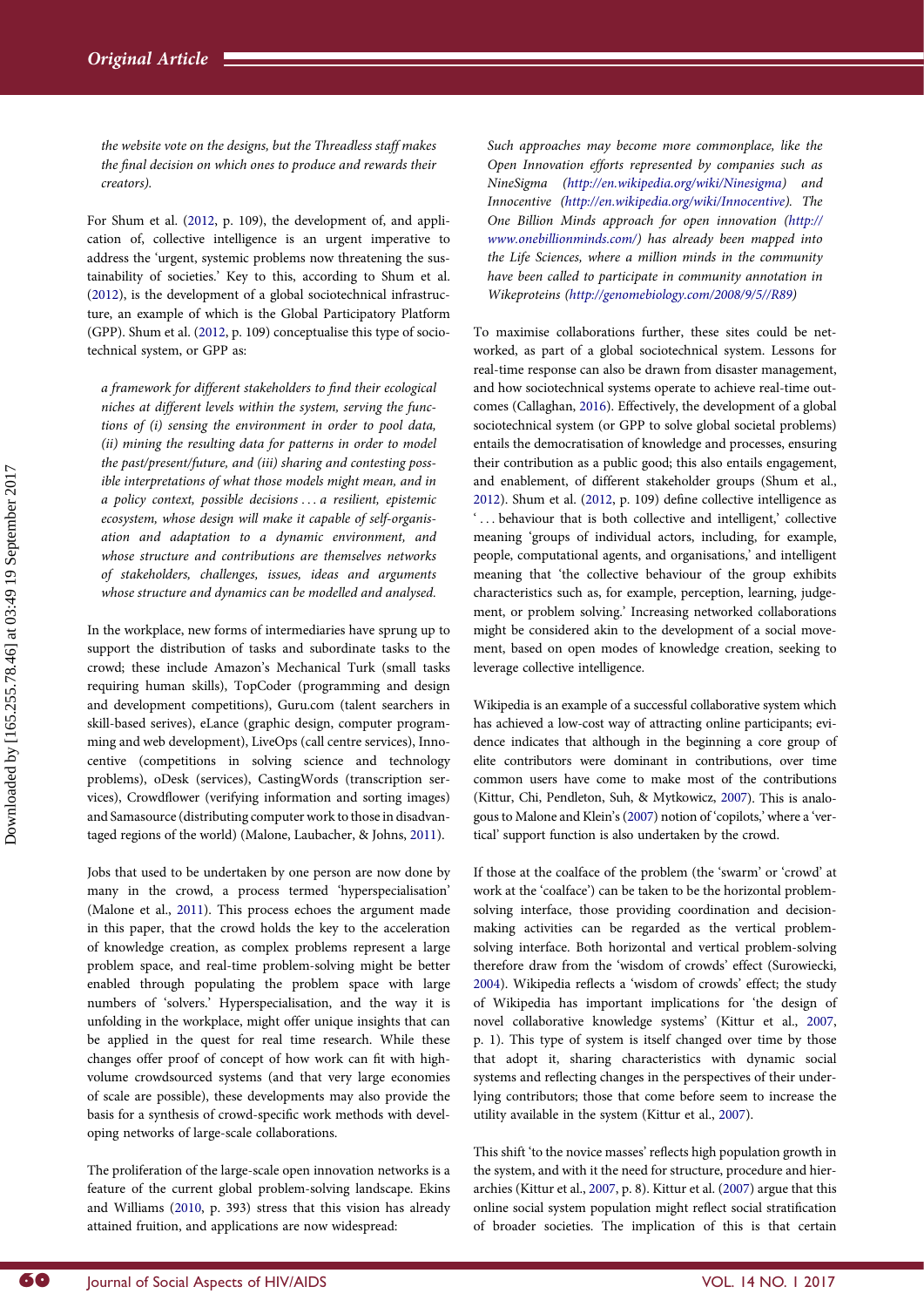<span id="page-9-0"></span>structures might be similar across different levels of social structures. This ties in with a theme of this paper; that different 'laws of the crowd' might exist across different levels which can be used to maximise global problem-solving and that the field of probabilistic innovation needs to theorise around these laws in order to be able to offer insights for real-time research problem-solving.

This emerging problem-solving literature offers a vista of new and novel implications and opportunities with regard to engineering crowd-based research problem-solving systems. With regard to this particular stream of work, Malone and Klein [\(2007,](#page-11-0) p. 24) posit that 'proxy democracy' can be used on the global problem-solving site, where, 'rather than expecting everyone to vote on all issues, users could give their voting proxies to other individuals or groups whenever they wanted to,' allowing contributors to contribute knowledge at the level of detail they want, and individuals or groups wanting to increase their influence would need to negotiate with others and to lobby support in order to control more proxies. Organisations that post problems on the innovation mall InnoCentive.com follow the same hierarchical structure, as these problems are typically 'smaller pieces of the sponsors' much larger R&D programs' and these organisations usually have sound knowledge of relevant technologies as well as user needs and functional requirements (markets), which allows them to define system configurations and coordinate collaborator work (Pistano & Vergani, [2008\)](#page-11-0). Arguably, the hierarchical organisation of problem-solving work can be taken to represent the vertical axis of crowd problem-solving, and flat modes of problem-solving may represent the horizontal interface.

Flat modes are suited to projects like open-source software development, where the problems addressed are identified and defined by users, who are closest to the problem and best placed to devise and test solutions; another example of a flat mode is IBM's microelectronics consortia, which enables contributing organisations to use developed technologies in their own product lines, with equal input (Pistano & Vergani, [2008\)](#page-11-0). Under conditions of maximum collaboration, large numbers of crowd participants could be 'spread out' over the problem space, akin to the 'coalface' analogy, in a type of flat mode of engagement with different dimensions of the problem. This would take the form of a giant web-forum based on increasing the probabilistic engagement of solvers with the problem.

A large problem-solving web-based forum (for example targeted at solving global warming) could act as 'simultaneously, a kind of Wikipedia for controversial topics, a Sims game for the future of the planet, and an electronic democracy' and 'if we could build it, our societal conversation about global warming could go beyond the realm of the all-too-often emotionallydriven yes/no votes about small numbers of simplified alternatives,' facilitating 'reasoned and evidence-based collective decision-making about highly complex issues' (Malone & Klein, [2007](#page-11-0), p. 25). Whereas Malone and Klein focus on the global problem of global warming, it is argued here other pressing global problems can benefit from this body of literature relating to how problems can be solved in real time using global problem-solving platforms and the inputs of large numbers of people. Managing large-scale inputs in such a system, however, assumes a subordinate system of input generation.

| Adams, Black, Clemmons and Stephan (2004)<br>Increasing trend in size of scientific teams and<br>institutional collaborations                                                       |                                                                                                                                        | Improvement of human<br>intellectual<br>effectiveness (Engelbart, 1962)                                                                                                              |  | Information technology and<br>crowd-based work<br>practices/hyperspecialisation<br>(Malone et al., 2011)                                                  | Audretsch<br>and<br>(1996)<br>Stephan<br>Firm-University<br>linkages,<br>e.g.<br>Biotechnology                       |
|-------------------------------------------------------------------------------------------------------------------------------------------------------------------------------------|----------------------------------------------------------------------------------------------------------------------------------------|--------------------------------------------------------------------------------------------------------------------------------------------------------------------------------------|--|-----------------------------------------------------------------------------------------------------------------------------------------------------------|----------------------------------------------------------------------------------------------------------------------|
| Vickrey, (1969);<br>Nagel (1994); Munoz<br>and Daganzo (2002);<br>Traffic congestion<br>theory (applications to                                                                     | Malone and Klein<br>$(2007)$ global<br>problem solving<br>(eg. Climate                                                                 | On-line argumentation systems and<br>effectiveness of 'prediction markets'<br>(Malone and Klein, 2007)                                                                               |  | Crowdsourced<br>R&D theory<br>applied to<br>maximising<br>collaborations                                                                                  | collaborations<br>models<br>Horizontal and<br>vertical crowd<br>organised                                            |
| high volume crowd-<br>based collaboration)<br>Open systems<br>(Wikipedia): elite and<br>common user<br>development (Kittur,                                                         | change) collective<br>intelligence/need<br>for global<br>interconnectivity<br>system<br>Organisational learning<br>(Senge and Sterman, | <b>PROBABILISTIC</b><br><b>INNOVATION: MAXIMISED</b><br><b>COLLABORATIVE</b><br><b>KNOWLEDGE CREATION</b><br>Large-scale open<br>innovation networks<br>(Ekins and Williams,<br>2010 |  | (Callaghan, 2015)<br>Innovation<br>contests<br>(Terwiesch and<br>Xu, 2008)<br>Systems analysis<br>(Leape, Bates, Cullen,<br>Cooper and<br>Demonaco, 1995) | problem solving<br>Surowiecki (2004)<br>Wisdom of Crowd<br>e.g. SARS informal<br>'real time'<br>collaborations model |
| Chi, Pendleton, Suh,<br>& Mytkowicz, 2007)<br>Crowdsourced<br>pharmaceutical research:<br>open tools and data to<br>feed a collaborative<br>ecosystem (Ekins and<br>Williams, 2010) | 1990)<br>Industrial dynamics, or systems<br>dynamics to understand systems<br>(Forrester, 1971)                                        |                                                                                                                                                                                      |  |                                                                                                                                                           | Wikipedia example<br>sociotechnical<br>system of<br>collaboration not                                                |
|                                                                                                                                                                                     | Different collaboration<br>modes (Pisanto and<br>Vergani, 2008)                                                                        | Diffusion of innovations<br>(Wunderlich, Größler,<br>Zimmermann, and Vennix,<br>2014                                                                                                 |  | Sociotechnical infrastructure to<br>operationalise collective intelligence and<br>focus on problem solving (Shum et al., 2012)                            | only between<br>humans but between<br>humans and<br>automated content<br>agents (Niederer, &<br>van Dijck, 2010).    |

Fig. 1. Collaborative leverage theoretical framework: constituent literatures.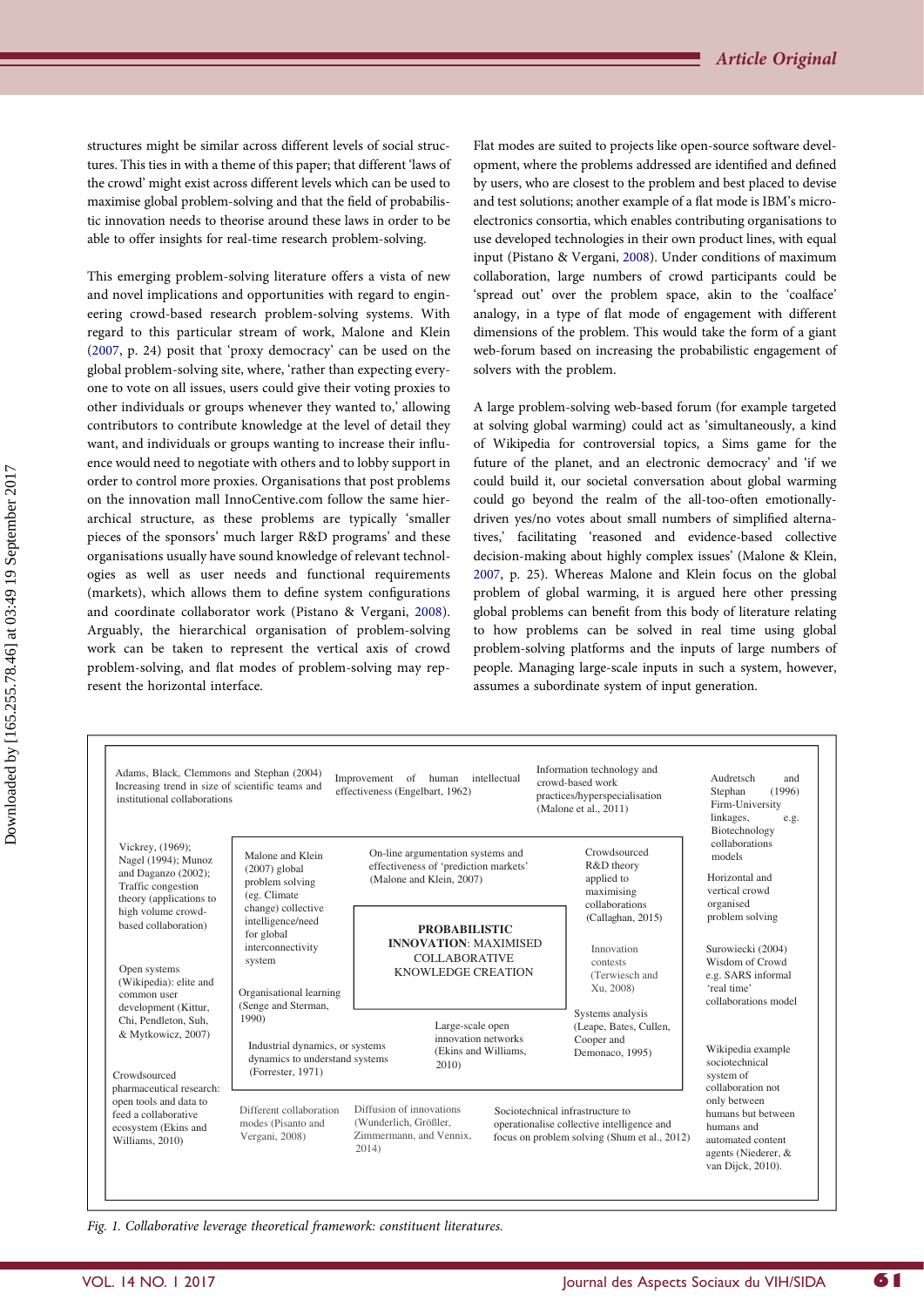<span id="page-10-0"></span>High volumes of input generation are another advantage offered by the innovation contest model. A typical innovation contest involves firms, termed 'seekers' who post innovation-related, or technical, R&D problems, for populations of independent agents, termed 'solvers,' to address using an open innovation process, typically with an award offered for the best solution (Terwiesch & Xu, [2008](#page-11-0)). Individuals and online communities contributing ideas in open innovation processes have already been found to be motivated by altruism, competition for status, or the self-interest typically related to being a user; however, in addition solvers can also be motivated using innovation contests, or innovation tournaments. Examples of innovation contests include the DARPA Grand Challenge for autonomous robotic vehicles, and as discussed previously, InnoCentive, an innovation platform conducting hundreds of innovation contests annually in which about 95,000 solvers around the world compete to solve problems, mostly in molecular biology and chemistry (for awards that are typically between \$10,000 to \$50,000) (Terwiesch & Xu, [2008](#page-11-0)).

What makes innovation contests useful to seekers is that competition between solvers is enabled, seekers only pay for successes and not failures, risk of failure shifts to solvers, wage-rate arbitrage cost advantages are enabled, and large-scale idea generation and testing is facilitated; large corporates, including Ely Lilly and Du Pont, have used InnoCentive for a growing proportion of their R&D (Terwiesch & Xu, [2008](#page-11-0)).

Some have argued that organisational success is primarily a function of the rate at which an organisation can learn, and institutional learning drawing on systems dynamics methodology can be important differentiator of organisational performance (Senge & Sterman, [1992\)](#page-11-0). The success of a global knowledge creation system seeking to maximise collaborations may also be dependent on the rate at which the system can learn. The literature discussed in preceding sections is taken to represent work related to how collaborative research can leveraged to better solve research problems, or relating to 'collaborative leverage'; what links this literature is therefore its potential contribution to the goal of maximising collaborative problem-solving.

[Fig. 1](#page-9-0) provides an overview of theoretical frameworks related to this 'collaborative leverage' theory. The theorists in the innermost frame are taken to represent those with perhaps the most salient contributions to collaborative problem-solving. Those in the outer frame are taken to offer theoretical frameworks which further support the collaborative leverage process. The identification, and potential integration, of these subordinate bodies of theory into a core body of literature to support maximised collaborative problem-solving systems is considered important, for the following reasons. First, it is argued technological advancements have enabled what is essentially a new paradigm in collaborative problem-solving, and that over and above accelerating trends toward collaborations (Adams et al., 2004), a proactive attempt to 'catch' this building wave and operationalise its potential may result in dramatic improvements in global social problem-solving.

Second, in the face of global social challenges such as HIV, rising chronic disease burdens, threats of microbial disease outbreaks and antibiotic resistance, seeking to radically maximise

collaborative engagement between researchers and all other stakeholders may provide important scale advantages.

Third; arguably, the rise of the body of literature associated with probabilistic innovation heralds a new movement, spurred by social media, related to the democratisation of science and problem-solving. Dominant in this body of literature is the simple notion that increased networking and collaborations can accelerate research and problem-solving, and that a radical approach to increasing these also required scholarly attention. Increased transparency and participation by stakeholders of all stripes is perhaps already changing the power dynamics of science and its problem-solving processes, reflecting a global shift toward probabilistic innovation; this shift is perhaps a necessary condition, in that the lack of outright solutions to apocalyptic problems sooner or later will trigger the necessity as 'mother of invention' effect, and people will ultimately start to 'self-organise' and begin to develop radical and novel solutions in response to these crises. This paper has sought to do just this, and to document emergence of these ideas. Further development of this stream of literature may usefully seek to document and investigate these ideas further. It is therefore hoped this paper has in some way contributed to this project.

## 7. Conclusions

The objective of this paper was to identify and synthesise a stream of literature which offers new hope for those seeking to solve global crises with potential apocalyptic consequences, or with very large potential consequences if not solved. HIV, antiretroviral resistance and antibiotic resistance were offered as examples of these problems. A body of theory was identified and incorporated into discussion of what might be an emerging field, relating to how global systems of networked collaborations could usefully contribute to a radical new paradigm of maximised collaborative problem-solving. It was also argued that these developments reflect a deeper movement, perhaps on the scale of a social movement, toward the democratisation of science and the involvement of all affected stakeholders as problem-solving collaborators in some form or the other. These changes might herald the advent of a new era of transparency, harnessing of collective intelligence and the involvement (and legitimisation of involvement) of the 'crowd' in matters that affect it.

#### References

Adams, J. D., Black, G. C., Clemmons, J. R., & Stephan, P. E. [\(2004\)](#page-4-0). Scientific teams and institutional collaborations: Evidence from U.S. Universities, 1981 – 1999 (Working Paper 10640). National Bureau of Economic Research. Retrieved from <http://core.ac.uk/download/pdf/6690919.pdf>

Ash, C. ([1996](#page-2-0)). Antibiotic resistance: The new apocalypse? Trends in Microbiology, 4(10), 371–372.

Audretsch, D. B., & Stephan, P. E. (1996). Company-scientist locational links: The case of biotechnology. The American Economic Review, 86(3), 641–652.

Bornmann, L. [\(2010\)](#page-2-0). Does the journal peer review select the 'best' from the work submitted? The state of empirical research. IETE Technical Review, 27(2), 93–96.

Bornmann, L. [\(2011\)](#page-2-0). Scientific peer review. Annual Review of Information Science and Technology, 45(1), 197-245.

Burman, C. J., Aphane, M., & Delobelle, P. ([2016\)](#page-2-0). Weak signal detection: A discrete window of opportunity for achieving 'vision 90:90:90'? SAHARA-J: Journal of Social Aspects of HIV/AIDS, 13(1), 17–34.

Bushman, F. F., Hoffmann, C., Ronen, K., Malani, N., Minkah, N., Rose, H. M., ... Wang, G. P. ([2008](#page-4-0)). Massively parallel pyrosequencing in HIV research. AIDS,  $22(12)$ ,  $1411 - 1415$ .